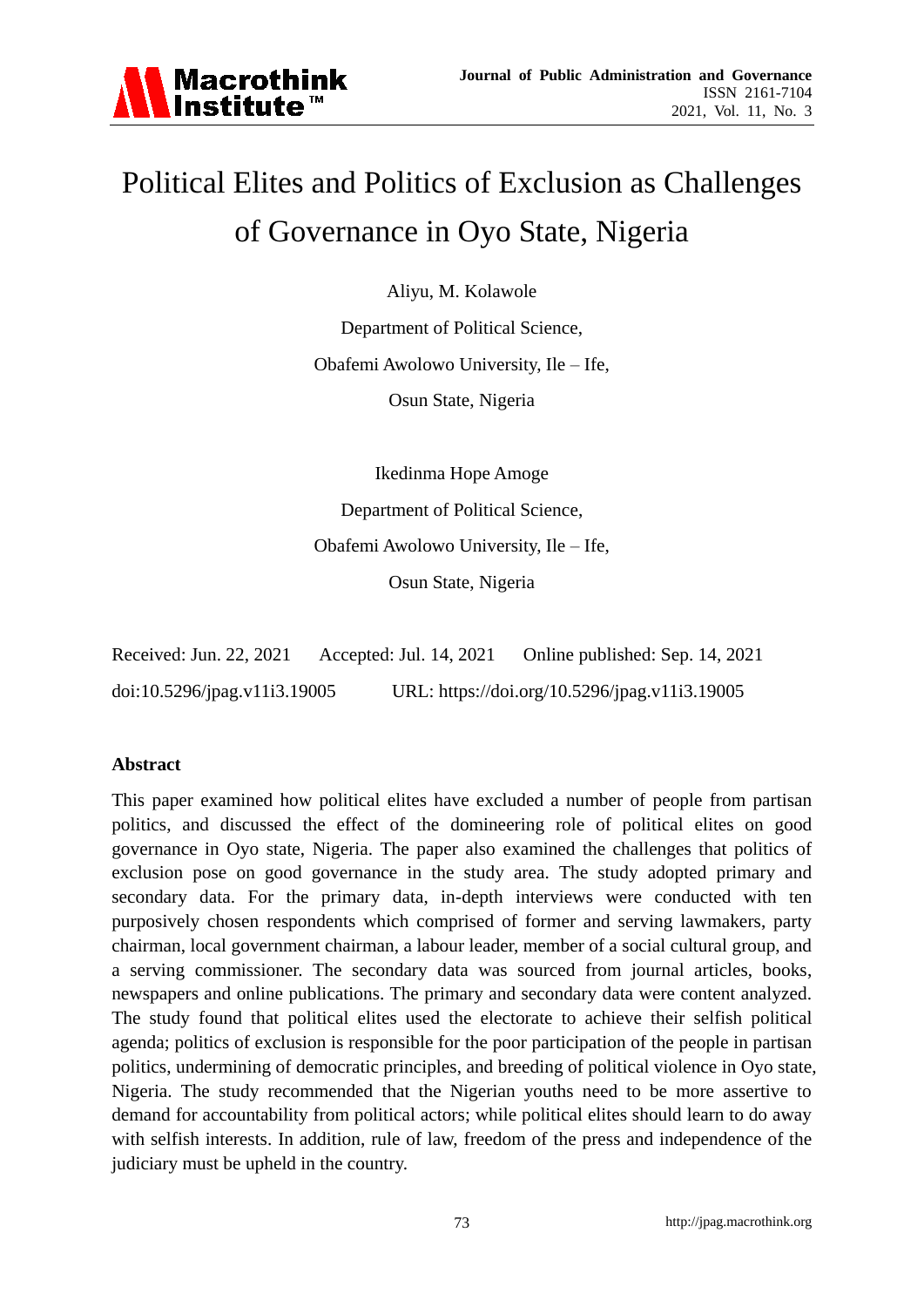

**Keywords:** elites, governance, politics of exclusion, inclusiveness, sponsor

# **Introduction**

Politics of exclusion is still a major challenge to governance in Nigeria despite its growing embrace of democratic practice. It has affected good governance in terms of participation, consensus building, accountability, transparency, responsiveness, effectiveness, and inclusion of the majority in governance of the country. The practice of rotating political power from one clique to the other within the same social class negates principle of inclusiveness Instead of allowing more electorate involvement, popular participation in elections appears to have led to the emergence of leaders who pursue personal interest, and the interest of the minority who aided their emergence. The desperation for grab of power by political elites has led to emergence of political thugs who work for their sponsors and attack their sponsors' rivals, intimidate members of the public, rig elections, and protect their patrons from similar attacks (Obakhedo, 2011). In worst cases, some elites do everything possible to protect the interest of those that assisted them into power and neglect their main purpose of being in government; which is to represent the interest of the people.

Virtually in all political systems, elites have significant influence over more or less everything, except to give life (Bariledum and Serebe, 2013). According to Ekundayo (2017), the elites class, through decision making are capable of steering other sectors of the society, hence they play substantial role in national development. Thus, successful decision making and interpretation among the elite class are fundamental and crucial elements in national growth and development. In other words, power relations among the various elites reflected in the policy process (formulation and implementation), and on the long run; in the context of the country development. In more advanced nations, political elites constitute majority of the stakeholders that can facilitate effective governance and nation building (Adamolekun, 2013).

In all societies, whether technological or agrarian; governments have elites at the head. Elites constitute essential elements of the political and social life of the country. The stability of the state depends essentially on way in which the elites is organized and fits with the other sectors (Bariledum and Serebe, 2013). Nowadays in Nigeria, elites organize their kinsmen to make various demands on the State. Rather than coming together to transform the nation economically, elites mobilize their tribal forces to threaten national survival, and invariably distort governance (Okaneme, 2017). Thus, Nigeria's poor governance traits seem to have become more burdensome by the conducts of some of its elites. It is therefore obvious that Nigeria is grappling with the challenge of exclusionary politics. It can be inferred that Nigerian elites' conducts antagonize good governance, inclusiveness, accountability, transparency, responsiveness, effectiveness, equality, and the rule of law.

No doubt, democracy is an important ingredient of good governance, where the power to decide who to rule belongs to the people, and the power so exercised through their franchise. The decision as to who to govern a state lies within the entire citizens of a society. Therefore, inclusive politics is a good condition for the promotion of democratic governance (Baba, 2014). This implies that in a democratic state the elected leaders should represent the interest of the totality of the citizens and not a selected few. In a country where democratic dictates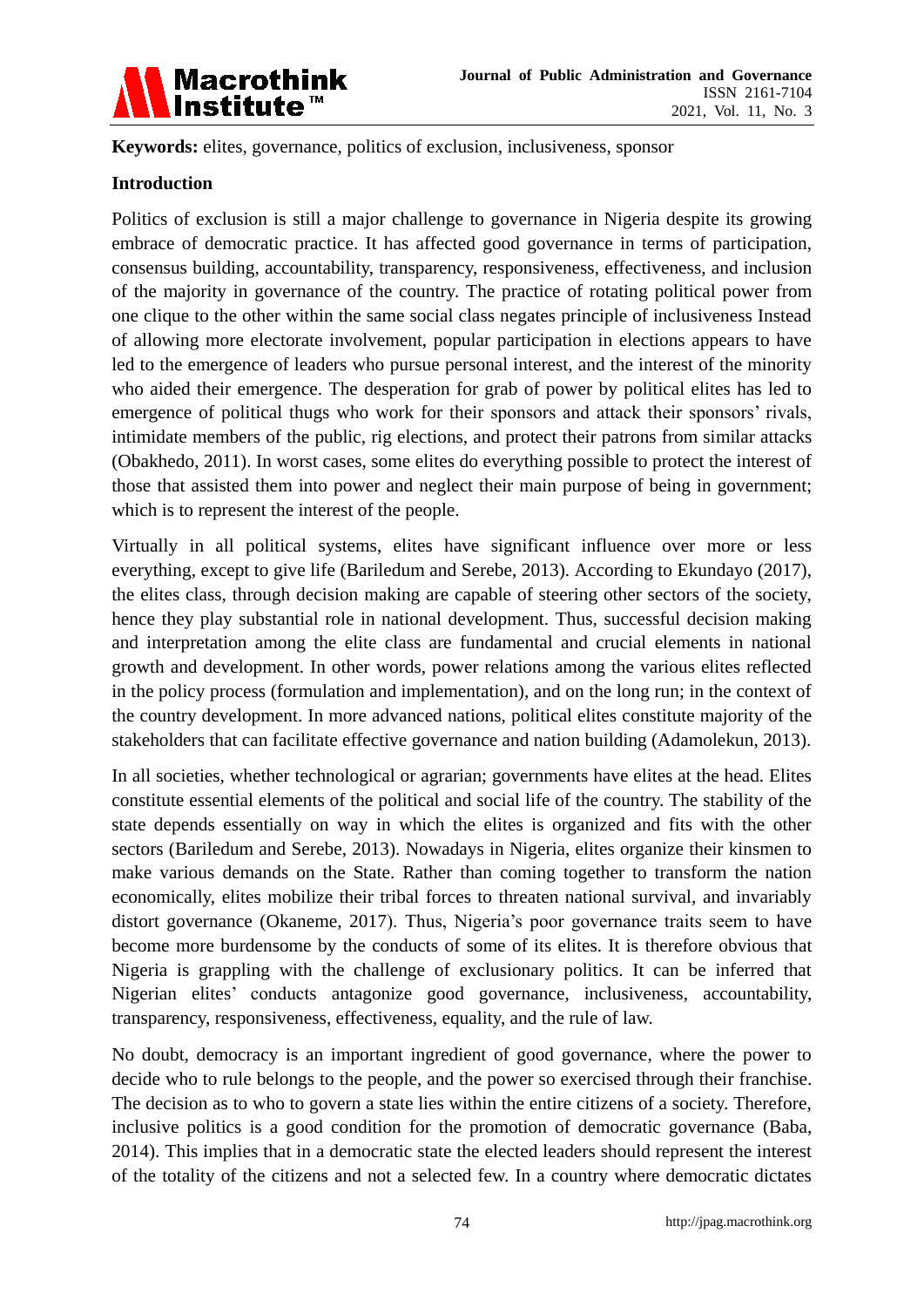

are low, the decision of the masses on who to govern does not count, only a few people make decision and the majority follows. Political elites have frustrated the process of governance in Nigeria and the practice is becoming a norm that threatens the survival of democracy. According to the vice president of Nigeria, Professor Yemi Osinbajo, political elites see wealth as a measure of worth and accounts for corruption among them such that even when they are not in power, they try as much as possible to install their persons in the corridor of power (Usman and Abba, 2017).

On daily basis, it appears politics in Nigeria is closed against non-elites. As a matter of fact, elite tendencies continue to be in pursuit of personal aggrandizement rather than altruistic policies (Arowolo and Aluko, 2012). In view of the growing influence of political elites on the occupation of political offices, this work examined how political elites have excluded many Nigerians from partisan politics in Oyo state, Nigeria and discussed the effect of the domineering role of political elites on good governance in the study area. The paper also examined the challenges that politics of exclusion pose on good governance in the study area. The specific objectives of this research are to:

- i. find out how political elites cause politics of exclusion in Oyo state, Nigeria;
- ii. find out how politics of exclusion affect good governance in the study area;
- iii. investigate the effect of domineering role of political elites on good governance in Oyo state, Nigeria; and
- iv. examine the challenges that political elites, and politics of exclusion pose on good governance in Oyo state, Nigeria.

To be able to achieve the above stated objectives, answers are to be provided to the following questions:

- i. How do political elites cause politics of exclusion in Oyo state, Nigeria?
- ii. How has politics of exclusion affected good governance in the study area?
- iii. What are the effects of the domineering role of political elites on good governance in Oyo state, Nigeria?
- iv. What are the challenges that political elites and politics of exclusion pose on good governance in Oyo state, Nigeria?

This study begins with a theoretical framework, using the elite theory. It is followed by conceptualizations in which elites, governance and politics of exclusion are defined and explained. The study is followed by a brief discussion of its methodology. Findings are later presented in sequence of the four research objectives stated above. They are also followed with a discussion segment in line with extant literature on the subject matter. Concluding remark is given to show the damaging consequences of the politics of exclusion by the political elites in Oyo state, Nigeria, and the steps required to be taken for the desired changes to be achieved.

# **Theoretical Framework**

This study makes use of elite theory as its theoretical framework. The elite theory is a set of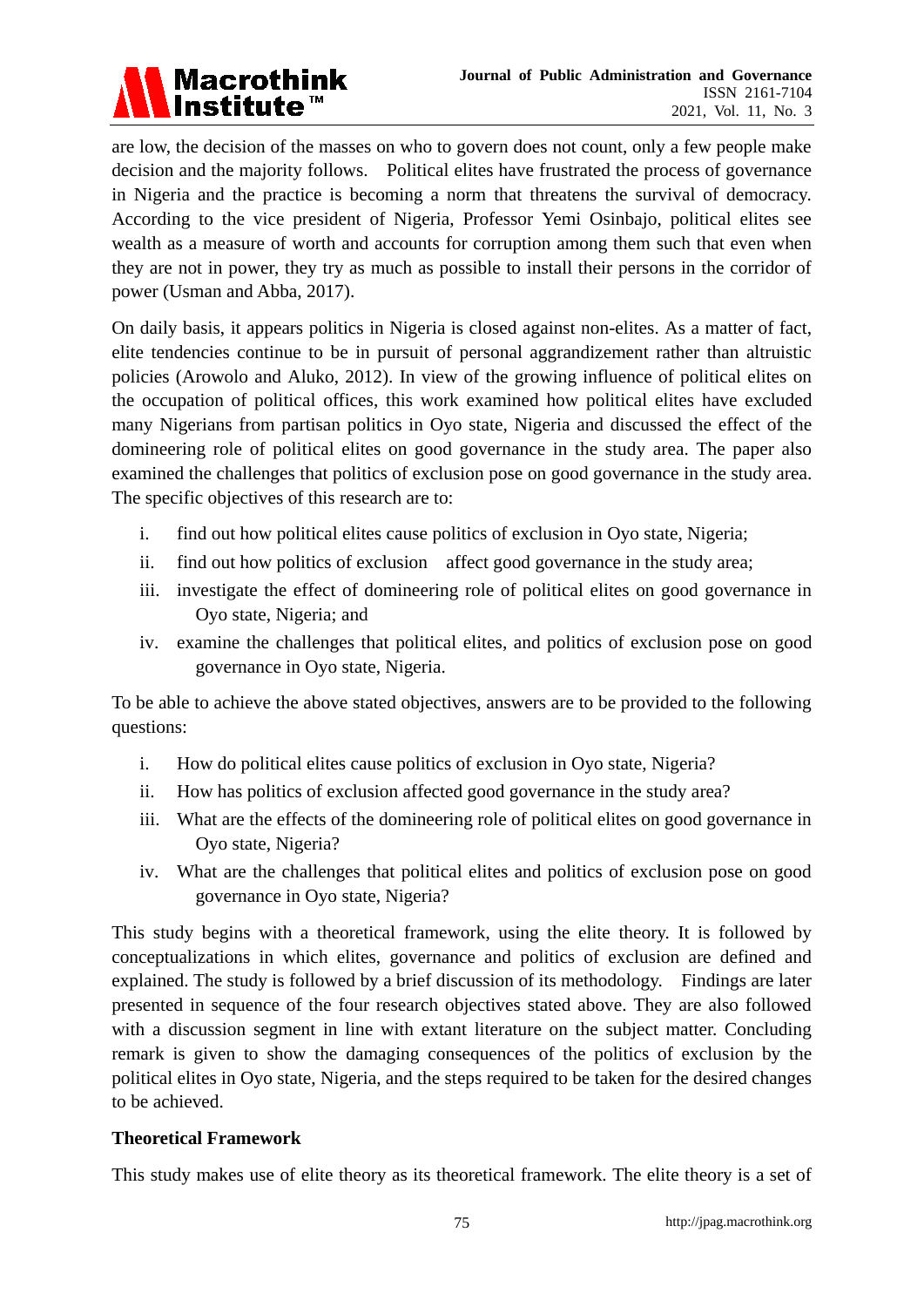

ideas, principles and assumptions on the concept, structure and exercise of power. It is a theory that interrogates power relationships in the modern society. The theory explains that a small group of people which can be found in the economic, educational, political, policy planning and military institutions of the state is vested with enormous power than the majority of the people. The theory is premised on two main sets of ideas. The first one is that power lies in position of authority in the hands of few key economic, political and military groups of people. The second is that the psychological difference that sets apart political elite from non-elite is that they have personal resources, for instance, intelligence, skills, and vested interest in government (Ekundayo, 2017).

Elite theory is of the opinion that a small minority consisting members of the economic elite, policy planning networks and military institutions hold power in any society. According to the theory, small group of people that wields enormous power is referred to as the political elite. It is a group of people with exceptional abilities in politics. In all societies, elite abounds and possesses exceptional ability to secure power, perpetuates it and rules (Friedrich, 2014 and Okonofua, 2013). Mosca cited in Ogundiya (2012) emphasized that political classes usually have certain material, intellectual or even moral superiority over those they govern. Vilfredo Pareto (1848-1923), an Italian Sociologist is regarded as major exponent of elite theory, contributed to the 'Theory of Elites and Circulation of Elites' in the book 'The Mind & Society'. He applied socio-psychological factors to identify the elites and their nature.

According to Pareto, the degree of qualities differs from one person to another in every society. Also, in every civilized society only few persons have such inherent quality. In his opinion, "men are born unequal everywhere". They are also born physically and mentally unequal and these made their abilities and capacities to very". Thus, he made social stratification and class distinction on the basis of psychological traits such as 'superior class people as elites and the inferior one as non-elites'. He divides the society on the basis of necessary qualities and the function they undertake. He advises elites to possess certain qualities to remain or maintain themselves in power. Pareto has given prominence to 'Persistence of aggregates and Instinct of combinations' to maintain elite status in a civilized society. Pareto further divides the elite class in a civil society into governing and non-governing elites. He advocates inherent natural qualities and unequal distribution of residues in a civil society. On this basis, he proposed circulation of elites and nature of governing elites in a civil society.

Thus, the recruitment and the changing character of the Nigerian elite can be discussed in terms of Pareto's theory of circulation of elite. This theory refers to the process of movement in which individuals circulate between the elite and the non-elite. In Nigeria, for instance; the governing elites at national level are recruited not from the 'non-governing' elite at the same level but from the governing elite at state, local or ward level. These elite of lower political base are found holding important posts in state houses of assembly, political parties, and so on before becoming office holders at the higher political base. Once these elite rise from lower level to national level, they never go back to the old level but continue to function at the higher political level as long as they remain active in politics.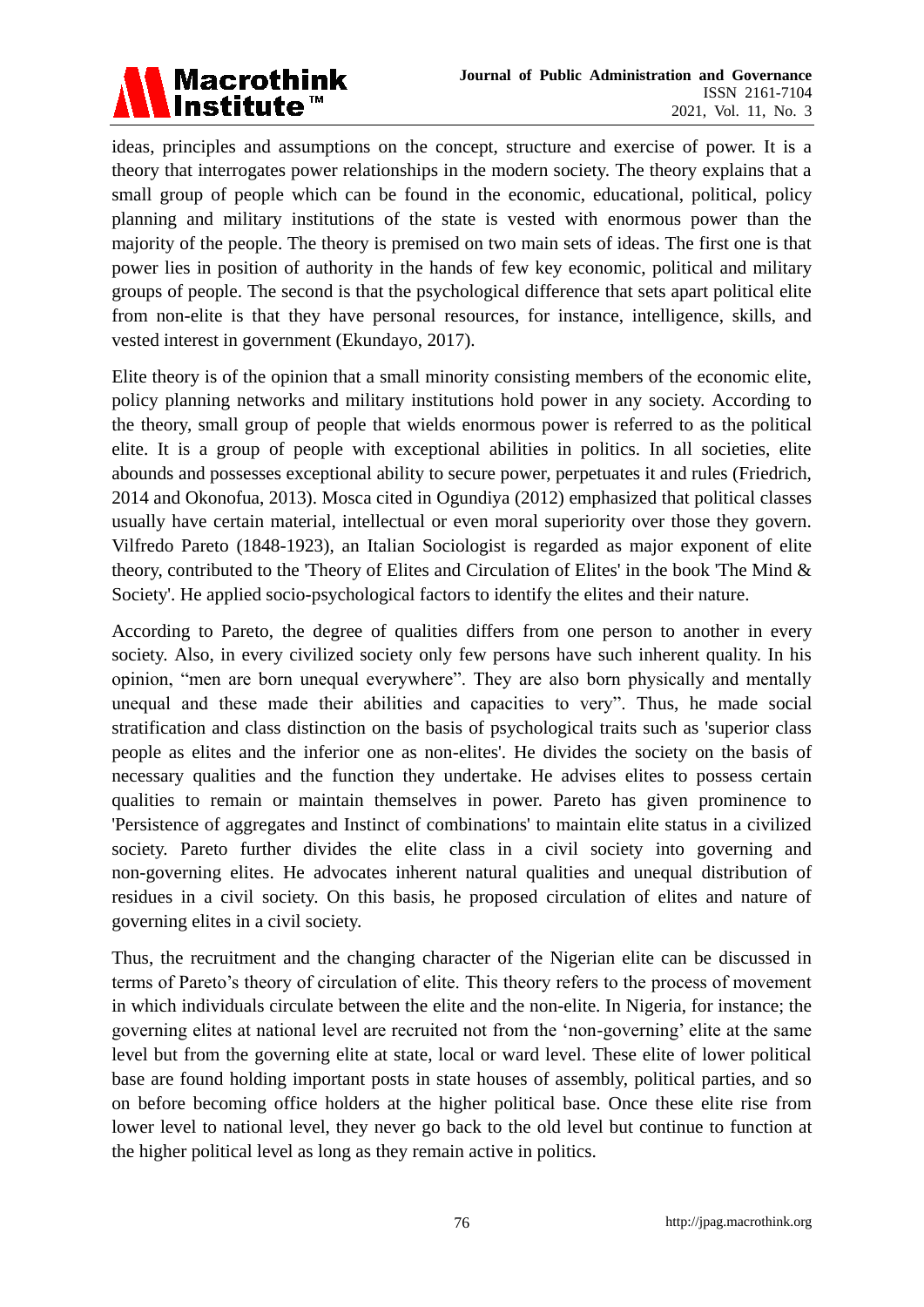

According to Ojukwu and Shopeju, 2010, elites do not only control and dominate the economy, they exercise monopoly over the process of coercion, dominate the structures and institutions of politics and economy. They equally shape the ideological and philosophical direction of society. The political elites are present in every society, whether small or large, old or new. For instance, the power elite has been identified with those occupying key positions in the economic, political and military institutions in any country as in the United States of America. In the case of Nigeria, the economic, political and military powers are subsumed in the Hausa Fulani aristocracy and their collaborators from other ethnic groups (Ekundayo, 2017). With the aid of the elite theory, it is much easier and better to understand and appreciate the concept, structure and exercise of power in Nigeria and such other concepts as oligarchy, power brokers, mafia et cetera and their meanings, particularly in the Nigerian context. The elite theory as a framework will help to throwing more light on politics and other related concepts such as elite circulation, re-cycling of leaders and regime elongation or longevity in Nigeria. Elite theory makes it clear that those in power do not want to quit easily but to hold on to it tenaciously, whereas, some are also out there, struggling fiercely, to gain or hijack power. Elite theory is very relevant, particularly, in the area of political recruitment in Nigeria. This is so, as it has led to exclusion of the masses from participating in governance. This, therefore, explains the reason why the history as well as the process of political elite recruitment in Oyo state Nigeria has been one of a fierce struggle among politicians and political power seekers.

# **Conceptualizations**

Elites are small persons who exercise disproportionate power and influence. According to Wikipedia (2015), political elite is a small group of people who controls a disproportionate amount of wealth or political power. This implies that political elites are the more powerful group of people in a political system. Scholars have different view of who political elites are; Blanda has called the political elite 'governing elite', Marx referred to them as 'ruling classes', Almond referred to those who monopolize power and rule the country as 'power elite', Riesman called them 'veto group', and Floyd Hunter called them 'top leaders'. According to C. Wright Mills, an American sociologist describes a relatively small, loosely knit group of people who tend to dominate American policy making. This group includes bureaucratic, corporate, intellectual, military, and government elites who control the principal institutions in the United State and whose opinions and actions influence the decisions of the policymakers. According the concept of Michel, mills, and Pareto political elite means the top minority that rules, struggles for power, takes decisions, and influences political conditions by their programmes and actions.

The definition of governance can be summed up as the continuous exercise of political authority over a political unit and it is related to a decision that defines expectations, grant power and verify performance. In essence therefore, governance is the total exercise of political authority and the use of institutional resources to manage societal problems and affairs. Governance is the process of decision-making and the process by which decisions are implemented or not implemented. According to (Omoregbe, 2007), both Plato and Aristotle agree that the purpose of the state is to provide man with what he needs to enable him live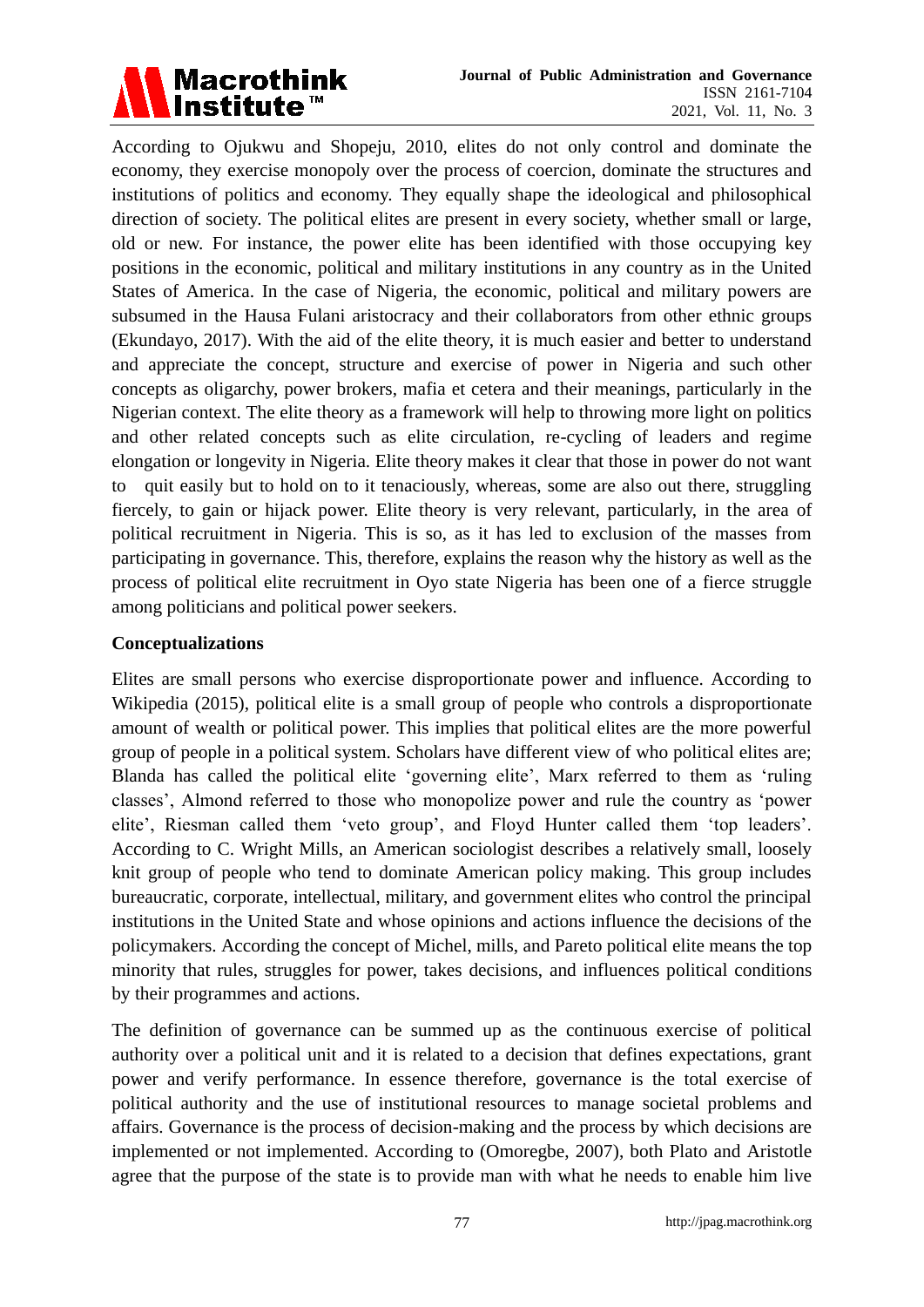

"the good life" and be happy. They both agree also that this is the purpose for which a government is formed. Plato does not see governance as something that anybody can just do. It is something which requires special training and education. It requires special training and education. Simply put, good governance is how public institutions conduct public affairs and manage public resources. It includes formulating policies, improving processes, implementing actions and ensuring stakeholders' involvement and participation in public affairs (Asemah and Okpanachi, 2013).

Politics of exclusion is about discrimination of the less privileged (the poor, the masses and the low profile people) from participating in governance not minding their capability. Political exclusion is defined as the share of the excluded population from representation in or influence over the political executive in the total population (Wimmer, Cederman and Min 2009). It would be correct to say that a number of the policies and actions of democratic governments in the world often run counter to the wishes and desires of a great majority of the people in the nation. This is because those policies and actions are adopted by the government and some lawmakers that comprise a relatively few people, thus exclusive of the inputs, preferences, and wishes of a large majority of the people. Political conflict, violence, rancor, and misunderstanding have also resulted from the exclusion of the people from decisions and choices of their government. People want to feel, surely, that they are involved in the decisions of the government, that their ideas and opinions matter and, if equality means anything, should be of the same weight as those at the helm of affairs who were elected by them. In short, people yearn to be included in government decisions that affect their lives. The politics of inclusion is what needs to be fully appreciated, recognized, and instituted, if democracy is worth practicing. This exclusion may stem from law, custom, intimidation or discrimination. Political exclusion by the law can be in diverse way; one of which is the constitution For instance, Chapter VI, Section 131B of the federal republic of Nigeria states that for a person to be qualified for election to the office of president, he must have attained the age of Forty (40) years thereby, excluding the youth compared to a country like France where the legal age is 18 years. By 'inclusion' it does not mean gender or ethnic or racial or immigrant groups in a nation that are or may be excluded from the political process rather, to ordinary citizens who have electoral and other political rights but have, nevertheless, been politically excluded or marginalized when it comes to the actual work of government, ordinary citizens whose voices have thus for a very long time been in the wilderness.

# **Research Methodology**

This is a qualitative research that relied on primary and secondary data. Primary data was sourced through in-depth interviews while secondary data was sourced from newspapers, journal articles, books and internet-based materials. In all, a total number of ten persons were purposively selected for in-depth interviews which comprised of former and serving lawmakers, party chairman, local government chairman, member of the executive arm of government and social cultural group. The respondents from the political class were chosen from the two main political parties - All Progressive Congress (APC) and Peoples Democratic Party (PDP). The respondents were purposively chosen for in-depth interviews because of their involvement in partisan politics and relevance to issues of governance in Oyo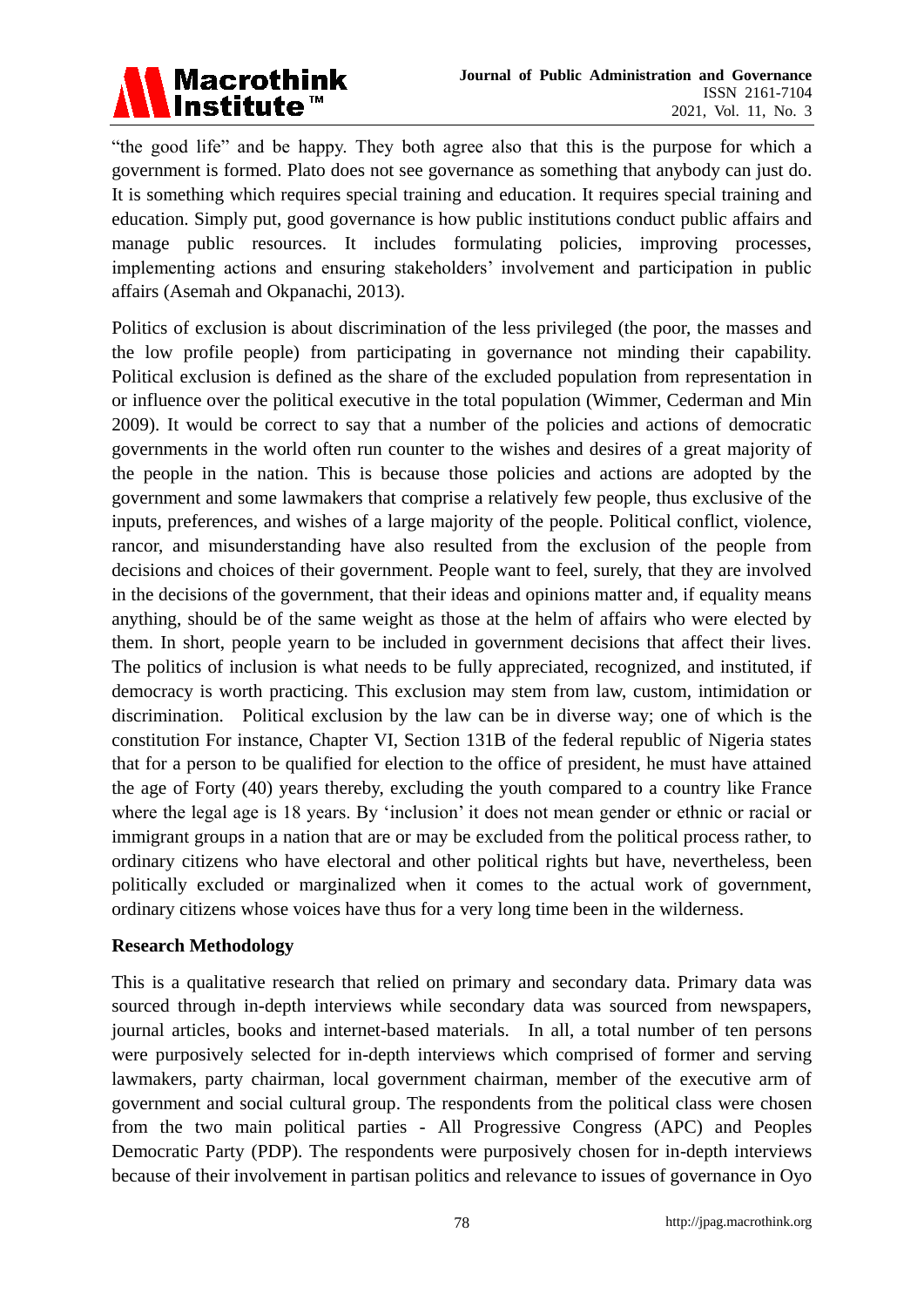

state. Both the primary and secondary data were content analysed.

# **Findings**

# **How political elites cause politics of exclusion in Oyo state, Nigeria**

Several scholars, political actors, journalists, columnists, members of the civil society organizations and other relevant stakeholders have contributed to the debate on how political elites cause politics of exclusion in Nigeria. This study notes and acknowledges their diverse opinions. In an interview with Mr. Issa Aremu<sup>1</sup>, on how the political elites cause politics of exclusion in Oyo state, Nigeria, he opines that:

> If you look at the elite theory you will find out that it posits that the people constitute the minority. This gives recourse to the statement made by late Chinua Achebe in his book titled: The Trouble with Nigeria; where he posits that the challenge with Nigeria is not about the environment or its geography but on leadership. Leadership in terms of governance lies solely on the elites. The collapse of the first republic and the second republic was based on the way and manner the elite conducted themselves in the then western region. The people have never been given the chance to decide their fate; rather it has been elites deciding for them. The implication therefore is that 90 per cent of the blame hangs around the elites.

The above view was also shared by Hon. (Mrs) Tolulope Akande-Sadipe<sup>2</sup>, who avers that:

The political elites believe in their selfish interest and not in an all- inclusive government. The elites in their usual nature manipulate the masses just to score cheap political points. The elites comprise the educated and wealthy ones who suppress the efforts of the masses. This suppression causes crises in politics in Oyo state.

Furthermore, Hon. Abdullahi Raji<sup>3</sup> opines that:

The Political elites in their nature advance their personal interest over that of the masses. A case in point was the nature of President Olusegun who used his position to rig elections in the country while also trying to further a third term bid. Our democracy has gone past the teething stage and democracy is gradually been enshrined. In Lagos, politics of exclusion does not have a base because most ethnic are well represented in the parliament as well as in all ramifications.

Also, while reacting to the question posed by the researcher, Hon. Adebo Ogundoyin, Speaker of the Oyo State House of Assembly<sup>4</sup> asserts that the elites are self-seeking and pursue ambitions that are detrimental to the state. According to him: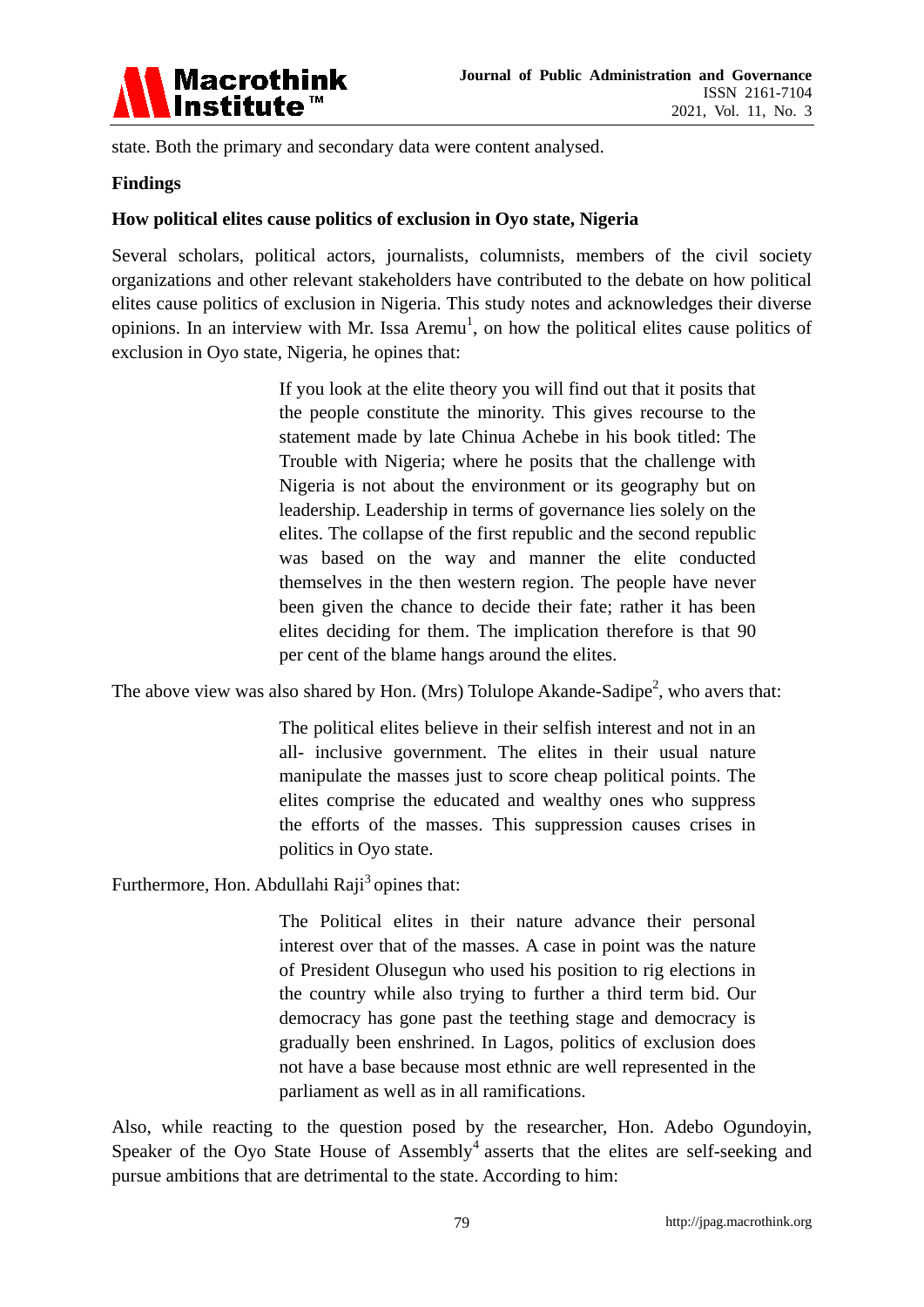

The elites are selfish and pursue their parochial agenda. The elites, given their chauvinistic mindset; push the young folds aside and advance their own course. It plays out among the youths when very few get involve in partisan politics because political elites see political power as their birth right.

The views held by Issa Aremu, Hon. (Mrs) Tolulope Akande – Sadipe, Hon. Abdullahi Raji and Hon. Adebo Ogundoyin were supported by the positions held by Kai and Vurasi (2013) and Frank (1991) that the elite class in Nigeria seems to assume that it is unusual for all to decide development context. Analysis of contemporary situations in Nigeria reveals that the country elite class has no consistent and significant linkage to its national exploit given their quest to pursue their selfish interests. Frank (1991) posits that the formation and conduct of Nigeria's elite group have not been translated into a source of national development, despite the fact that powerful initiatives from within the elite groups is critically important for national development (Frank, 1991). Consequently, Hon. Akin Alabi<sup>5</sup> posits that:

> Politics of exclusion breeds division due to the activities of the elites who are the supposedly enlightened class. It is in their nature to further their own plan of actions. This makes the polity heated up as it is currently witnessed generally in Nigeria.

Also, Chief Yinka Odumakin<sup>6</sup> opines that:

The elites are those who constitute the minority, who lord over the majority. The reasons for their actions are simple: the pursuit of self over that of the generality of the people. This breeds chaos and as witnessed in time past in the country and Oyo state in particular.

Senator Tesleem Folarin<sup>7</sup>, while reacting to the question posed by the researcher opines that:

One of the challenges affecting our democracy is no doubt the politics of exclusion. In all, engaging in politics at the local level can nip this elite challenge in the bud. Of course the elites are always pursuing their interest by all means to the detriment of the state.

The above views were supported by the study conducted by Frank (`1991) who posits that "the Nigeria elite class has had little disposition to contemplate the positive use of elite advantage as strategic instrument for engineering national development. Nigeria has realized very little of her potentials because of ineffective mobilization of these potentials by the elites. Today, the masses have limited access to education, good drinking water and adequate Medicare. According to Frank (1991), millions of Nigerians are said to be suffering from various deadly diseases. There is a prevalence of poor income and unemployment, street trading by children, hazardous reproductive behaviours". The position above was captured by Chief Akin  $Oke^8$  who asserts that: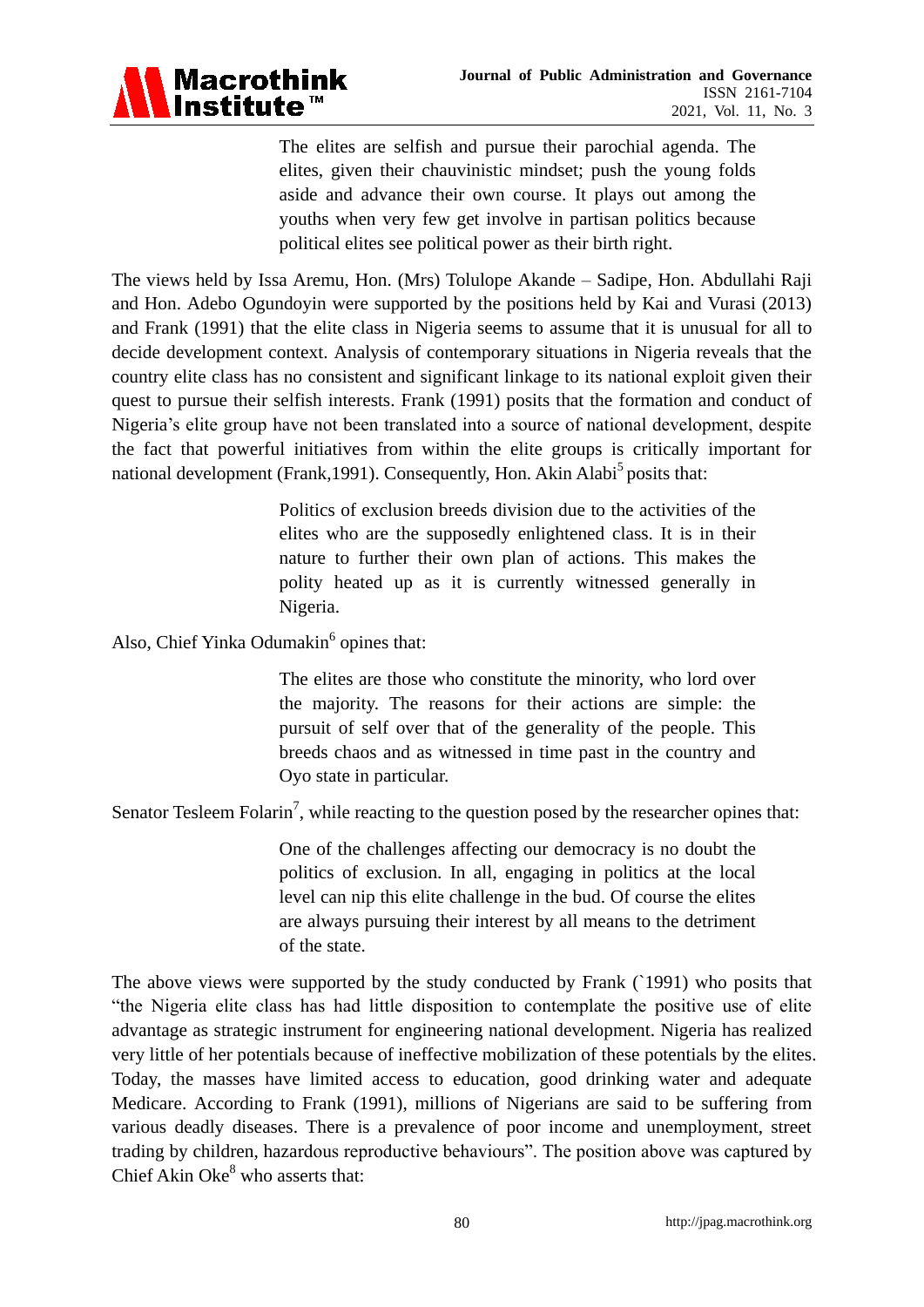

Everything in Nigeria revolves around leadership. For instance, the elites most times connect with their people or constituency when they carve their votes; immediately after elections they climb up to the position. Unfortunately, the masses do not know their rights, and so they allow themselves to be used as tools. There is a wide gap between the elites and the people.

Corroborating the above, former Senator Mulikat Sunmonu<sup>9</sup> opines that:

The Nigerian political elite have allowed the country to go through degeneracy. A lot of despondency such that the youths of the country which constitute majority are frustrated, values have collapsed; and the security situation has gone beyond expectation. The purpose of government is to see to the welfare and security of the people. That is what philosophers of old spoke about several years ago. Unfortunately, the Nigerian elites have not been able to address these issues effectively. It has been argued by Kasimoglo and Robbinson that many countries in this clime are political and economic systems that thrive on exclusion.

The above positions were supported by Dr. Basiru V. Bello<sup>10</sup> who asserts that:

The elites by definition consist of individuals who make up the minority in the society. They have distinct characteristics of pursuing their personal interest and the use of force. We all see these characteristics playing out in Oyo state today.

# **Effect of politics of exclusion on good governance in the Study Area**

Politics of exclusion have a high number of degenerative tendencies on good governance in Nigeria. In the opinion of Issa Aremu<sup>1</sup> while reacting to the above question acknowledges that:

> Politics of exclusion especially within the domain of democracy is the brain behind thuggery, militancy and violence in many African States, including the intervention of the military in politics. What it means is that everybody is not given sense of belonging. This is the major challenge affecting the Nigerian State especially since 1999. No doubt, inter-tribal and ethnic crisis in Nigeria are products of politics of exclusion. It has affected governance negatively because people pursue their selfish interest while in power. This contradicts democracy which should be all inclusive. The winner takes all in Nigeria politics is the major challenge affecting the state. Our electoral processes are heated because it is believed that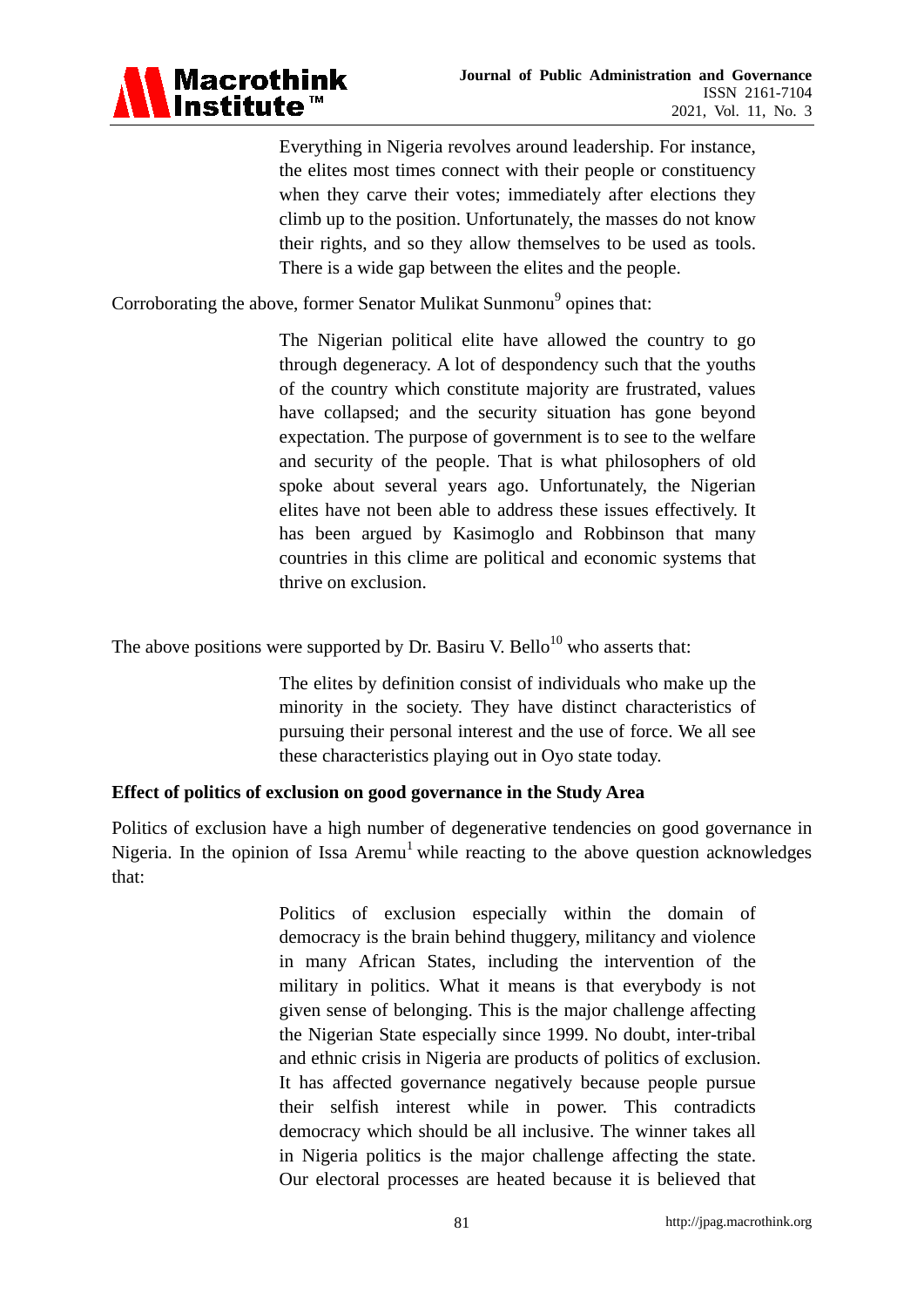

whoever wins takes it all. Winner takes all mechanism since 1999 does not promote good governance. In democracy, it is often said that majority should have their way and minority have their say but politics of exclusion negates this philosophy.

Speaking along the same line, Hon. (Mrs) Tolulope Akande-Sadipe<sup>2</sup> states that:

The effect of politics of exclusion on good governance is that political elites do not advance an all-inclusive government. This breeds the disagreement and chaos prevalent in the political space of the country.

Similarly, Hon. Adebo Ogundoyin<sup>4</sup> while responding to the question posed by the researcher on the politics of exclusion opines that:

> Politics of exclusion is destructive because it breeds mediocrity. Ethnicity and religion are the key pointers to politics of exclusion in the country. Exclusion advances incompetence over capability, and they are all hinged on ethnicity and religion.

The views of Braimoh were supported by Oloja (2016) who asserts that mediocrity over merit is a phenomenon secretly crippling the Nigerian State. It remains a social danger that has destroyed the Nigerian political space. In the same vein, Hon. Ogundoyin<sup>4</sup> posits that:

> Politics of exclusion in the country breeds mediocrity rather than merit. You see women and young men being relegated to the background all in the name of exclusion.

In his view, Chief Yinka Odumakin<sup>6</sup> notes that:

The elites are scavengers who seeking personal interest turn the table around against the people. The elites back roll policies and restrict participation within them, which brings about bad governance and have a negative multiplier effect on the state.

While speaking on the effect from another perspective, Chief Akin Oke $\delta$  notes that things are not right with the country's democracy. According to him:

> It is a misnomer as regards expectation of democracy that we have adopted. In the United States, for instance, an average politician uses two vehicles maximum, but here you will be surprised that a local government chairman has over four cars and a governor with over 16 cars, all in the name of being political elites.

On the other hand, Senator Mulikat Sunmonu<sup>9</sup> avers that:

By the key principle of democracy which are accountability;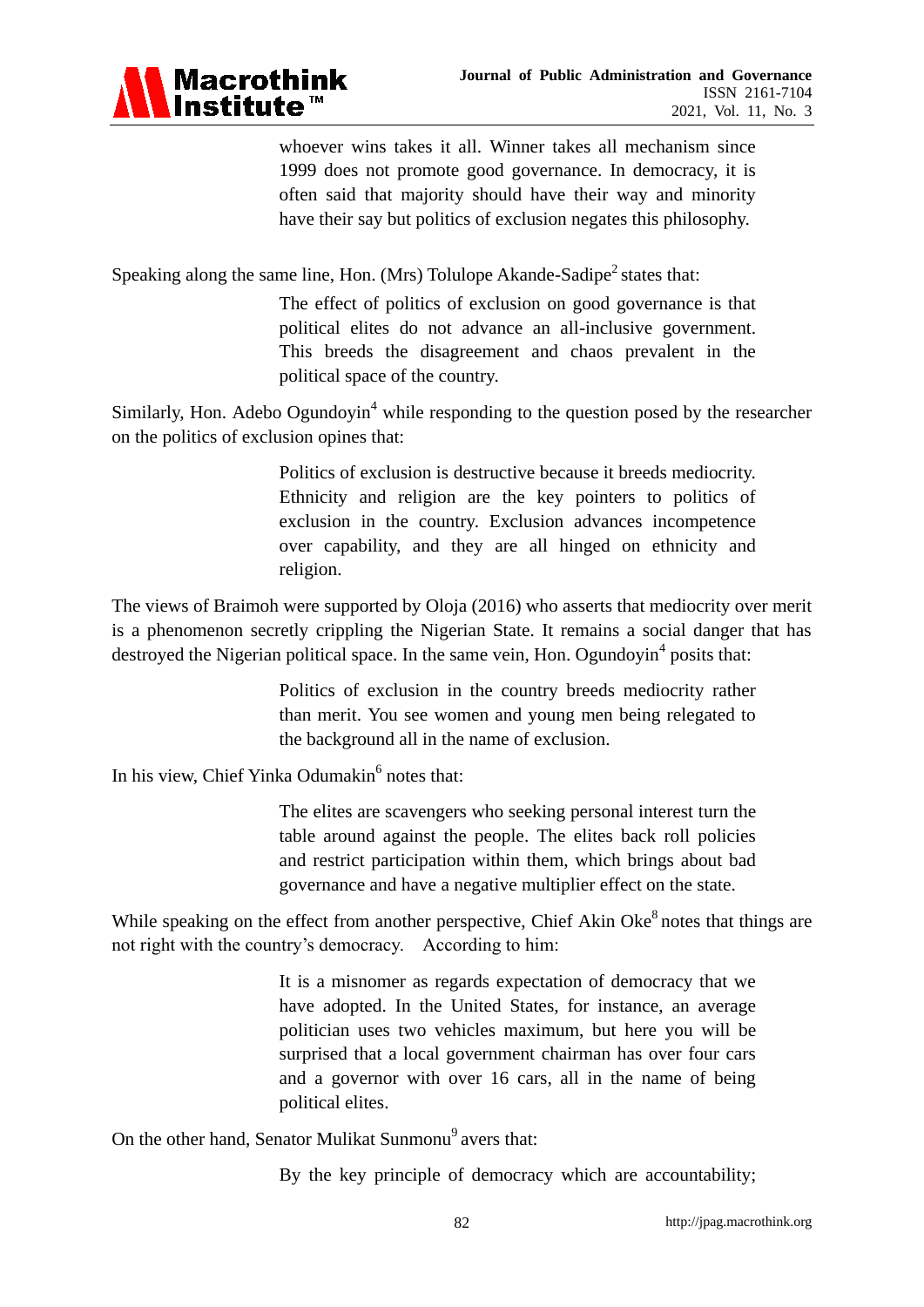

mass participation; respect unto the rights of individuals, if government runs on exclusion, it no doubt runs against the gains of democracy. The elites have fostered a system of exclusion which has a way of weakening democracy. This is why some Nigerians sell their mandates because of economic woes.

Dr. Basiru V. Bello<sup>10</sup>claims that good governance is the bedrock upon which any viable state thrives and is central to democracy. However, politics of exclusion heats up the polity. In his words:

> Good governance is a feat desirable to countries that seek a conscious effort towards development. However, political exclusion is one of the major challenges affecting the Nigeria state, and more or less a major reason for agitation to rig election at all cost.

#### **Effect of the over domineering role of political elites on good governance in Oyo State**

In his view, Uroh (2004) provides a description of the Nigerian case in relation to how the over domineering role of the political elites have impacted on good governance in Nigeria. He notes that "many of the political parties operate more as instruments for the advancement of the selfish interests of powerful individuals in the state. It is influential individuals who often contest elections into political offices. Thus, elections have failed to empower the genuine representatives of the people. In an interview with Mr. Issa Aremu<sup>1</sup>, he claims that:

> It is often said that he who pays the piper dictates the tune but the masses have become mere spectators. Although, the narrative is changing, yet political space is largely been influenced by political elites in Oyo state.

On the other hand, Hon. (Mrs) Tolulope Akande-Sadipe<sup>2</sup> vividly captured the above in her response that:

> The effect of the domineering role of the political elites is visible in the state systemic failure. Youths daily get involved in criminal activities and the likes because they are dissatisfied with the government.

The view of Agunsoye was corroborated by Usman and Abba (2010). They posit that in Nigeria, the stakes for power have been phenomenally high, often violent and mysterious, as exemplified by the nocturnal assassination like that of Chief Bola Ige, a serving Minister of Justice by hooded gunmen who stormed his residence in 2001, the murder of Sheikh Ja'afar Mahmood Adam, a Muslim spiritual leader with a populist following, on the eve of state elections in Kano; or the gruesome murder of Funsho Williams who at a time was vying for the position of governor in Lagos state. Violence appears to intensify and mystify the stakes for power (Usman and Abba, 2010). Similarly, Hon. Abdullahi Raji<sup>3</sup> avers that: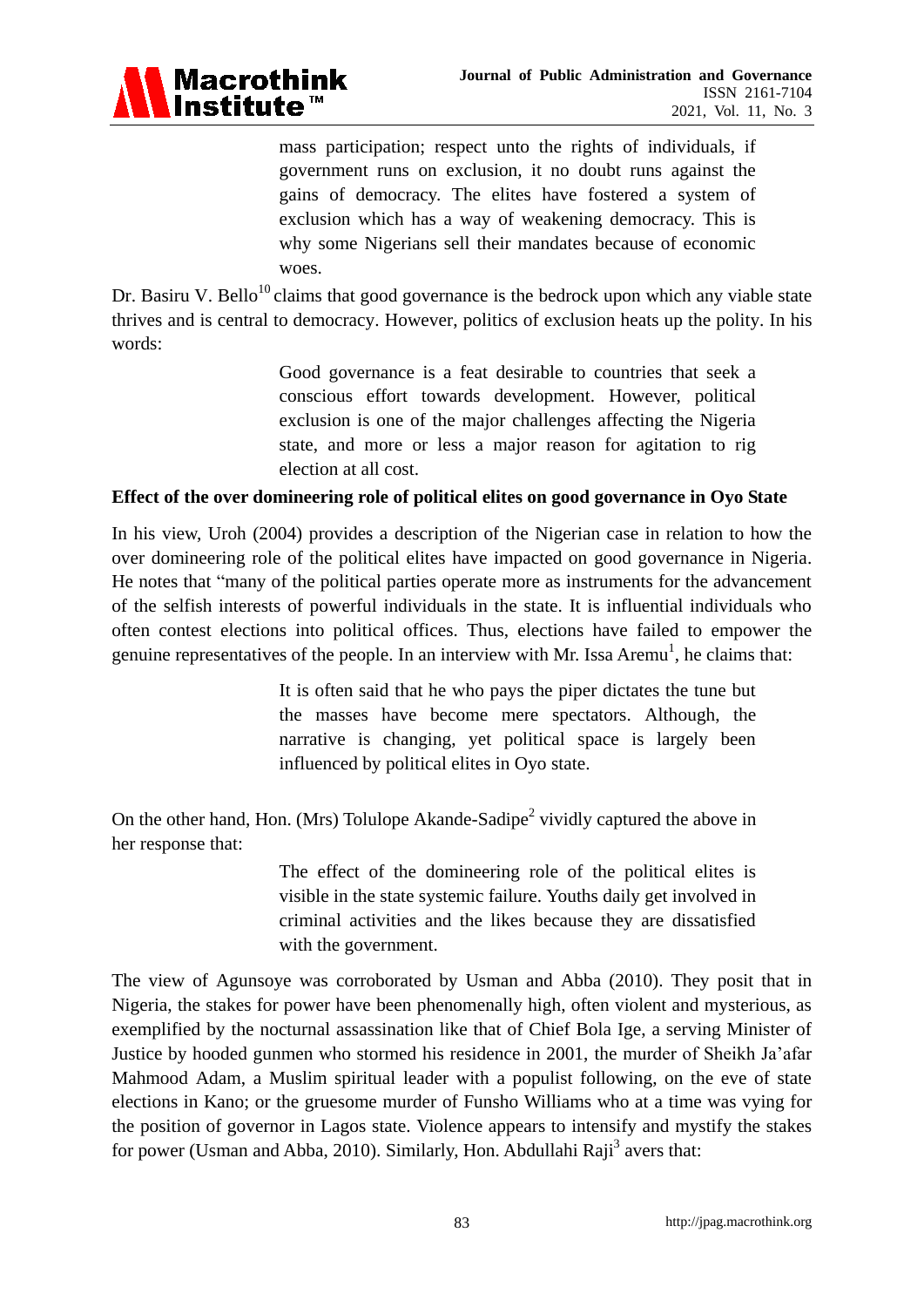

While the poor has been gradually wiped off in the scheme of things, what we have now are the super-rich and the middle class and their over domineering influence. The people (electorates) in most cases allow themselves to be oppressed because they want immediate satisfaction. Hence, I will blame the people for the domination by by the elites because they do not realize the power they have to remove any public office holder they are dissatisfied with.

# On the other hand, Chief Akin Oke<sup>8</sup> posits that:

The domineering influence of the elites on the masses can be traced to the constitution that gave too much power to the elite while relegating the people upon which democracy is built. There is need for a constitutional reform aimed at reducing the centralized nature of the country's elites and putting power in the people.

Senator Mulikat Sunmonu<sup>9</sup> asserts that:

Attitudinal crisis is a challenge. Claude Ake once mentioned the contradiction of the Nigerian state trying to build democracy without democrats. The political elites are anti-democratic. You will recall a President who asserts that election was do or die for him. Another came out to say that the monkey and baboons will be sucked in blood if he doesn't win. These are pieces of evidence to show you that those who are suppose nurture the plants of democracy are the once that are undemocratic.

# **Challenges political elites and politics of exclusion pose on good governance in Oyo State**

The challenges posed by the political elites on good governance in Nigeria are myriads. According Kia and Vurais (2013), today, political exclusion has become an ideology creating a power structure among Nigerians for desperate stealing of national resources. This dynamic is further reinforced by the relative economics prosperity associated with real or imagine favour derived from political advantage that accrue to group in control of public affairs in Nigeria. In an interview with Mr Issa Aremu1, he claims that:

> The challenge of political elites in Nigeria is enormous. One of such challenge is not allowing the people participate in governance and decision making process. If we argue for direct democracy as practiced in the Ancient Greek City, It will mean that we all participate in governance. The votes of the electorates should be made to count. Also, there is need for re-awakening such that the people participate in Governance and voting people out of government. Karl Marx once said that the oppressor must be challenged by the oppressed through a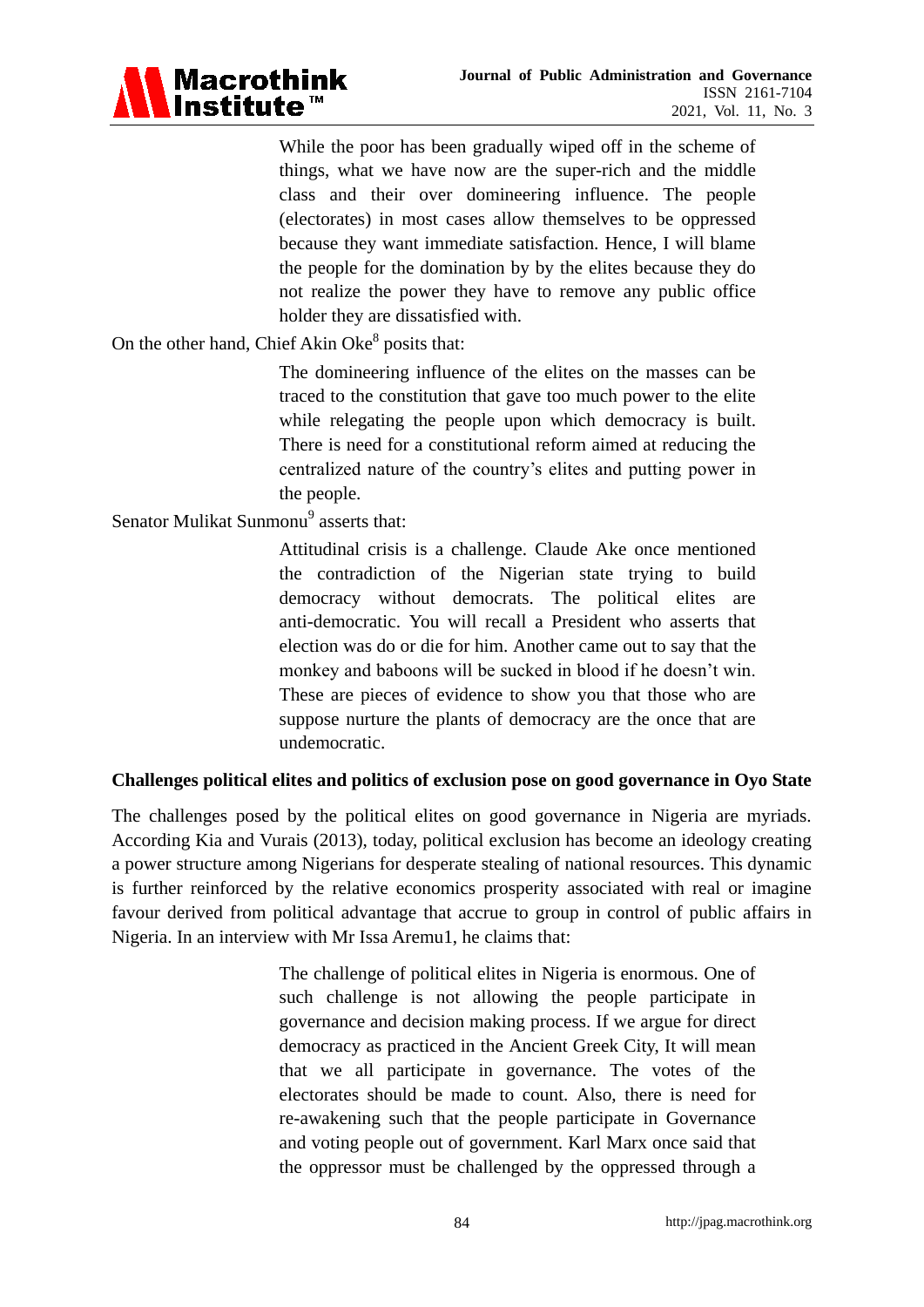

revolution. I am of the opinion that we engage in a revolution, though not a bloody one. As\ John Kalvin said: Democracy is an indisputable gift which centres on the people.

In his view, Hon. (Mrs) Tolulope Akande-Sadipe2 remarks that:

The challenges are multifaceted. The crisis we witness in Nigeria today which range from inter-tribal crisis, crimes like armed robbery all have an adverse effect on the Nigerian state, thereby making governance an impossible feat to achieve especially as there is absence of elite consensus.

The view of Agunsoye was corroborated by Usifo (2017), who noted that the high level of corruption witnessed in Nigeria impact negatively on the country. Political appointments are unevenly distributed and some states are not allowed access to control their resources. This somewhat justifies the militancy in the Niger Delta region which has witnessed the destruction of pipelines as well as the kidnap of oil workers. Furthermore, Hon. Abdullahi Raji<sup>3</sup> avers that:

> Politics of exclusion have a huge negative impact on good governance. If the people are dissatisfied with the government especially when they realize that their votes do not count, it makes good governance impossible in that the people see their representative as evil. This makes the state chaotic and stretched good governance.

While making his contribution on the challenges, Hon. Adebo Ogundoyin<sup>4</sup> states that:

It advances mediocrity in good governance. A situation whereby certain positions are restricted to some persons due to their gender of age, it breeds bad governance because the wrong persons are found within the corridors of power

Also, Senator Tesleem Folarin<sup>7</sup> reveals that:

The elites are the major cause of the crisis bedeviling the Nigerian political space. This is so because their activities further mediocrity and the resultant effect is the inter-ethnic and religious crisis we witness in the country.

In the views of Chief Akin Oke<sup>8</sup>:

The challenges are four fold, it has led to the inability of the leadership of this country to provide good leadership, the county is underdeveloped, and they pursue their selfish interest. Also, they have failed to provide leadership in the country.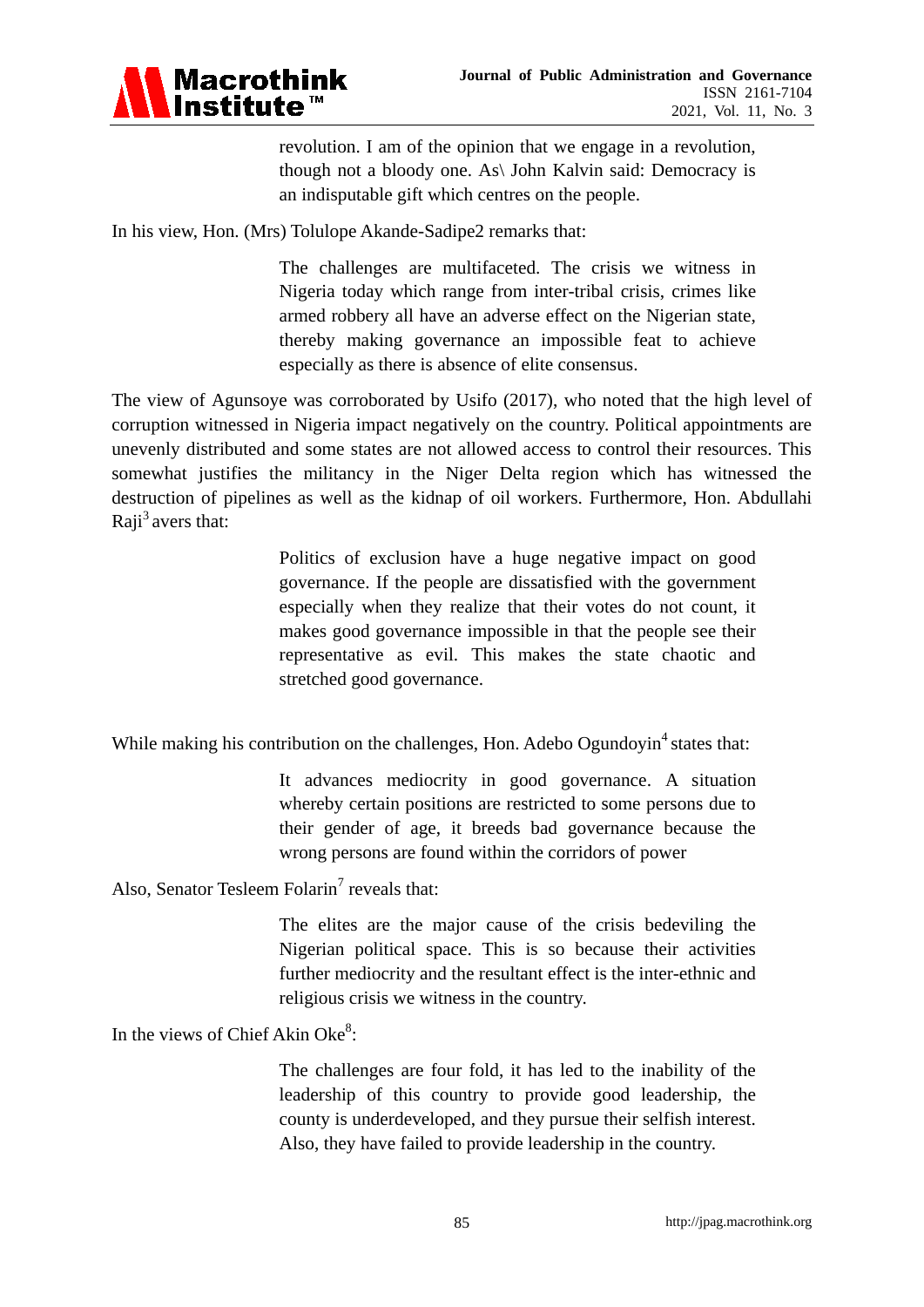

# **Discussion**

From the above findings, it can be deduced that political elites are self-seeking and pursue power by all means. This attitude undeniably makes entry into the elite circle impossible, especially, as they manipulate the masses, making them perpetually dependent on them - the political elites. Thus, the inordinate quest to hold on to power with the aim of furthering the selfish interests of the elites, made them to somewhat divide the people against ethnic lines. We can infer that the nature of the political elites to prevent some set of individuals from hijacking political power from them make them to hold on tenaciously to power. Thus in the process, the elites suppress the will of the electorates. This belief accounts for the use of the youths as political thugs to making troubles during successive electoral processes.

In addition, findings above equally suggest that politics of exclusion pose a threat to governance in Oyo state as evidenced in the misnomer attitudes in the political system. Rather than pursuing the interest of all, the political elites divide the polity across personal, political, and class lines which breed mistrust. Extant literatures corroborate the above views. For instance, Jide and Olumuyiwa (2015) posit that: the governing elite in Nigeria deriving from their social characteristics operate as a formidable team against the masses, who are encumbered with daily pressure for sustenance and necessities of life. The manipulative tendencies and tool by the elite inhibit genuine effort to advance common cause in form of qualitative education, shelter, basic infrastructure and other social amenities as deliverables of democratic governance. This in turn breeds violence in the state. Also, Madunagu (2005) validated this that "the dominant fraction of the Nigerian ruling class does not use the wealth they loot for the benefit of their people. The preference to looting of the nation's wealth reinforces the serial argument by scholars and public analysts that the governing elites in Nigeria are accomplices in plundering public resources

The findings from the study revealed that politics of exclusion is responsible for the various degree of anomalies witnessed in the country, such as the despotic nature of the political elites, as well as the over concentration of power on the centre leaving the regions as well as the people in perpetual dependence on the government. The political elites are interested in making the commoners to patronize them for things that should ordinarily be given to them without undue patronage. Also, the study revealed that politics of exclusion negatively affect governance in the country, in that the people are not allowed to participate fully in governance against the demands and tenets of democracy. In view of this, the system continues to breed mediocre.

Arising from the findings above, while good governance is a feat that most states are desirous of, the spate of politics of exclusion advanced by political elites undeniably tear the nation quest to develop apart. This results in crisis in most parts of the country especially in the north-east where lives are lost on a daily basis, pursuit for resource control and secession in the Niger-Delta and the South-East. It is also responsible for the decay in infrastructural facilities. The challenges political elites and politics of exclusion pose in Nigeria include ethnic violence and clashes, over concentration of power on few individuals, unemployment and low standard of living. No doubt, why socio-economic and political backwardness in the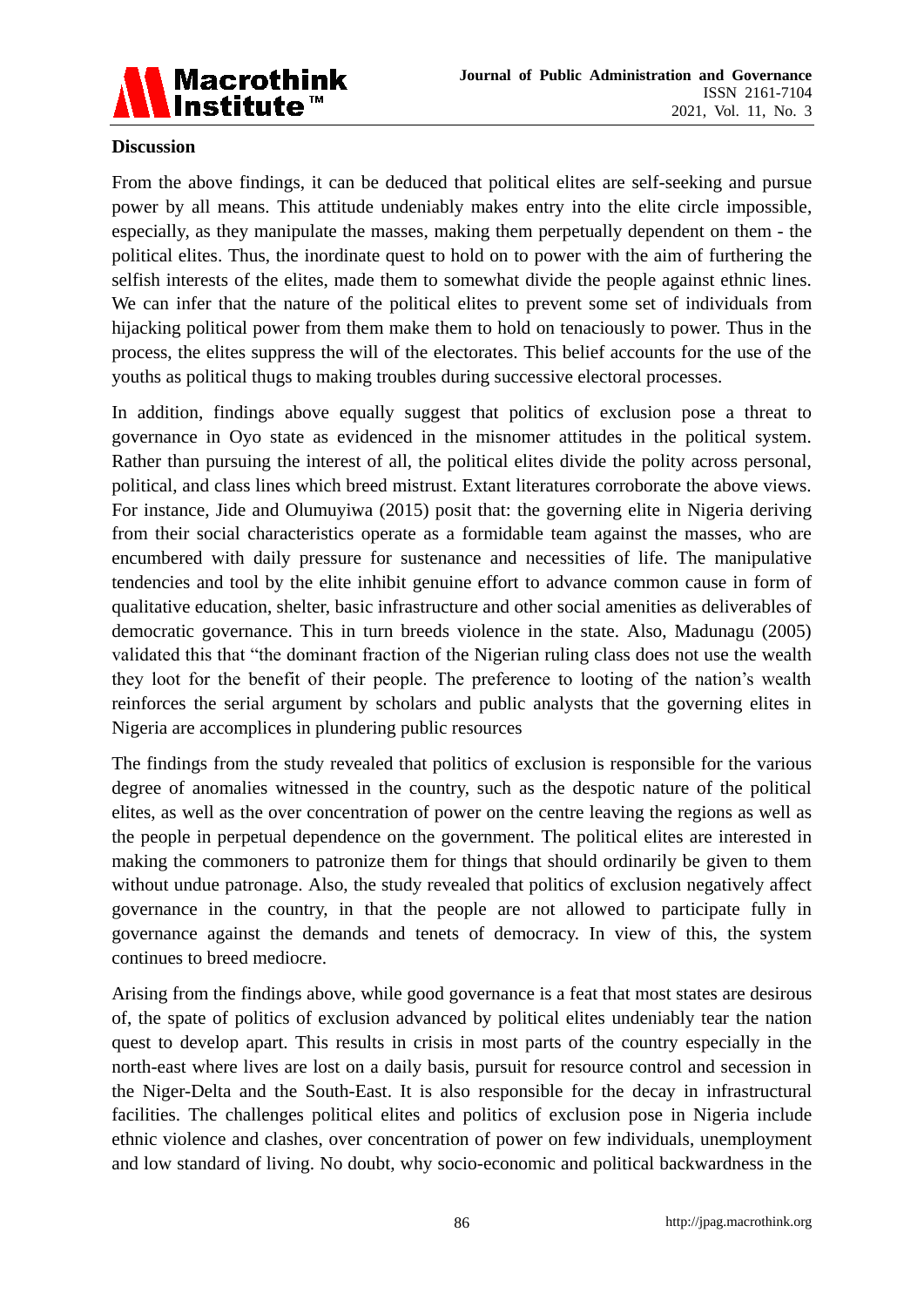

country is rising and political office holders continue to display rascality in governance.

# **Concluding Remarks**

Political elites and politics of exclusion have impacted negatively on governance in Oyo state since the inception of the fourth republic, thereby breeding violence and undermining democratic principles. Given the findings of this study, the following recommendations are made. The youths in the state should rise up to their responsibility and demand accountability from their leaders. Youths across other states of the federation in Nigeria should be encouraged to do the same. Also, political elites should discard selfish interests and embrace a nationalist course that will bring about development. In addition, the call for political restructuring should be taken seriously in a way that excessive powers vested on political elites at the centre are devolved. Furthermore, the key tenets of democracy, such as rule of law, freedom of the press and independence of judiciary should be in the front burner of the state polity and governance. Quota system should be more faithfully implemented such that certain percentages of seats in the parliament are allocated to women and youths so as to increase their participation in partisan politics. To do this will require demonetizing contests into electoral positions.

# **Endnotes**

- 1. Interview held with Mr. Issa Aremu, former Vice President, Nigeria Labour Congress, and member, National Institute, Kuru on 9<sup>th</sup> November, 2019.
- 2. Interview held with Hon. (Mrs) Tolulope Akande-Sadipe (All Progressive Congress), member, House of Representatives, Oluyole Federal Constituency, Oyo State on 4<sup>th</sup> December, 2019.
- 3. Interview held with Hon. Abdullahi Raji (Peoples Democratic Party), Chairman, Lagelu Local Government, Oyo State on 20<sup>th</sup> February, 2020.
- 4. Interview held with Hon. Adebo Ogundoyin (Peoples Democratic Party), Ibarapa East and Speaker, Oyo State House of Assembly, on  $10^{th}$  December, 2019.
- 5. Interview held with Hon. Akin Alabi (All Progressive Congress) member, House of Representatives, Egbeda/Ona Ara Federal Constituency, Oyo State on  $27<sup>th</sup>$  January, 2020.
- 6. Interview held with Chief Yinka Odumakin, a Chieftain of the Afenifere Socio-Cultural Group in South West, Nigeria on 10<sup>th</sup> September, 2019.
- 7. Interview conducted with Senator Tesleem Folarin, a two time senator and former Senate Leader representing Oyo South on 11<sup>th</sup> February, 2020.
- 8. Interview conducted with Chief Akin Oke, Chairman, All Progressive Congress, Oyo State on  $12<sup>th</sup>$  October, 2019.
- 9. Interview conducted with former Senator, Alhaja Mulikat Sunmonu, All Progressive Congress, representing Oyo Central on  $10^{th}$  December, 2019.
- 10. Interview conducted with Dr. Basiru V. Bello, former Permanent Secretary in Oyo state and Commissioner for Health on 10<sup>th</sup> January, 2020.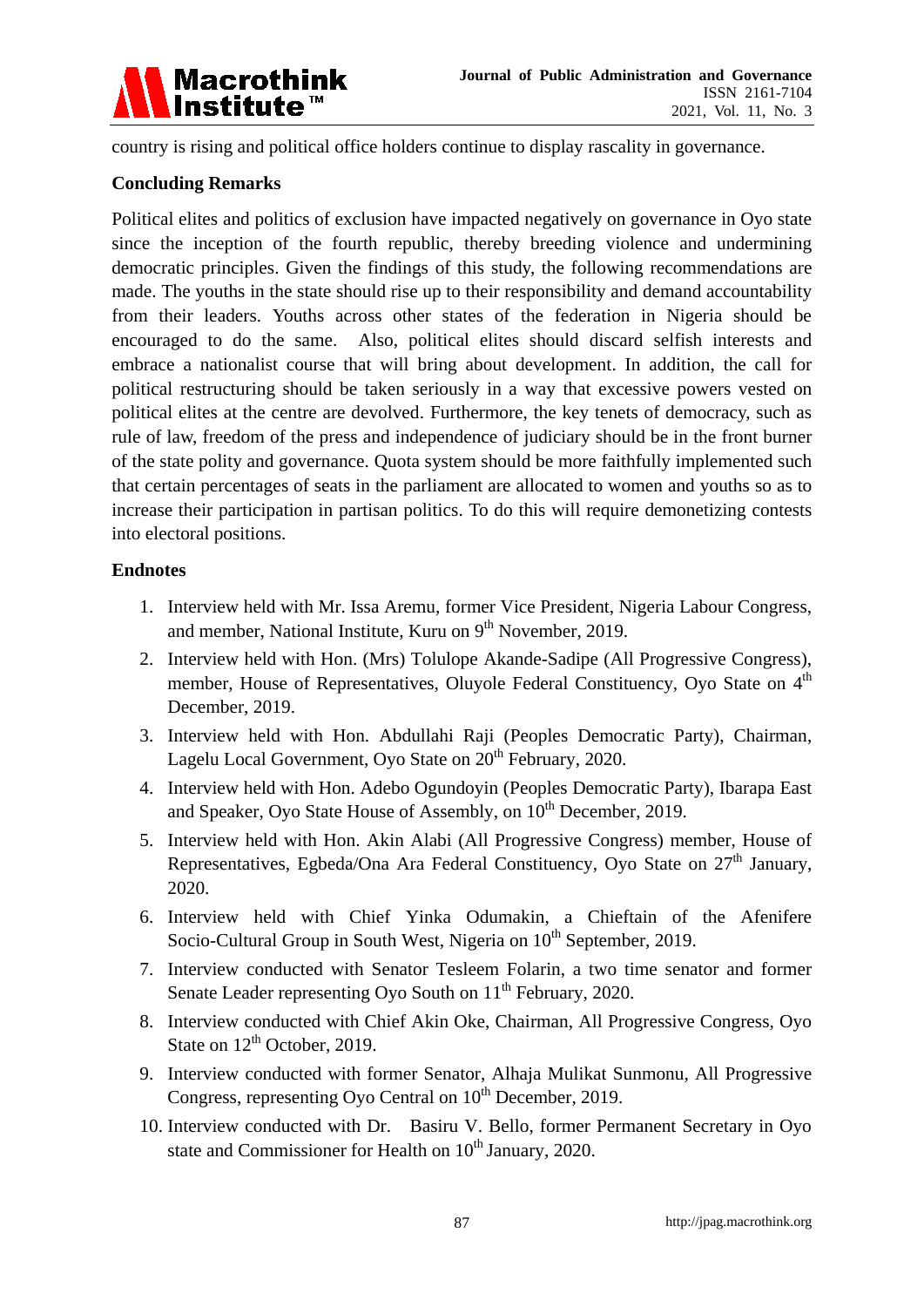

# **References**

Adamolekun, D. K. (2013). The Challenges of Leadership and Governance in Nigeria in International*. Journal of Academic Research in Business and Social Sciences*, *2*(9), 65 – 76.

Arowolo, L., & Aluko, J. (2012). Political Elites and the Challenges of Nation Building in Nigeria. *Global Journal of Politics*, *8*(2), 87 – 96.

Asemah, E. S., & Okpanachi, R. (2013). Good Corporate Governance as a panacea for social problems in Nigeria. *International Journal of Research in Multi-disciplinary Studies, 1*(1), 97  $-112.$ 

Baba, I. (2014). Elites and Exclusive Politics in Sub-Saharan Africa. *African Journal of Political Science and International Relations, 2*, 89 -99.

Bariledum, Z., & Serebe, O. (2013). Nigerian Elites as threat to Political Participation Since Independence. *Canadian Social Science*, *10*(5), 210-220. http://dx.doi.org/10.3869/67420

Ekundayo, W. J. (2017). Political Elite Theory and Political Elite Recruitment in Nigeria. *Public Policy and Administration Research, 7*(5), 67 – 82.

Frank, P. (1991). The Mind and Society. New York: Harcount, Brace and Company.

Friedrich, D. Y. (2014). Shaping Nigeria's Elite Politics: The Imperative for Good Governance in Nigeria, London: The Macmillan.

Jide, C., & Olumuyiwa, S. (2015). Ethnic Groups, Political Exclusion, and Domestic Terrorism, *Defence and Peace Economics*. Retrieved from <https://www.researchgate.net/publication/274509538>

Kai, B., & Vurasi, S. S. (2013). The Political Elites and the Challenges of National Development: The Nigeria Experience. *European Scientific Journal*, *9,* 34 – 46.

Madunagu, Z. (2005). *The Sociology of Elite Domination.* London: Palgrave Macmillan.

Obakhedo, N. (2011). Curbing Electoral Violence in Nigeria: The Imperative of Political Education. *African Research Review*, *5*(5), 102 – 118. <https://doi.org/10.4314/afrrev.v5i5.9>

Ogundiya, L. (2012). The Nigerian Elites and the Crisis of Leadership. Uyo: Afahaide and Sons Publishers.

Ojukwu, C. C., & Shopeju, J. O. (2010). Elite Corruption and the Culture of Primitive Accumulation in 21st Century Nigeria. *International Journal of Peace and Developmental Studies, 1*(2), 44 – 56.

Okaneme, G. (2017). The Challenges of Leadership and Governance in Nigeria. *Journal of Politics and International Affairs*, *5*, 113 – 128.

Okonofua, B. A. (2013). 'Who Rules Papa's Land? C. Wright Mills and the Nigeria Power Elites' SageOpen. Retrieved on 28th January, 2014 from [URL:http://sgo.sagepub.com](http://sgo.sagepub.com/)

Oloja, T. M. (2013). Nigerians are hungry and heavily burdened hungry! Retrieved from